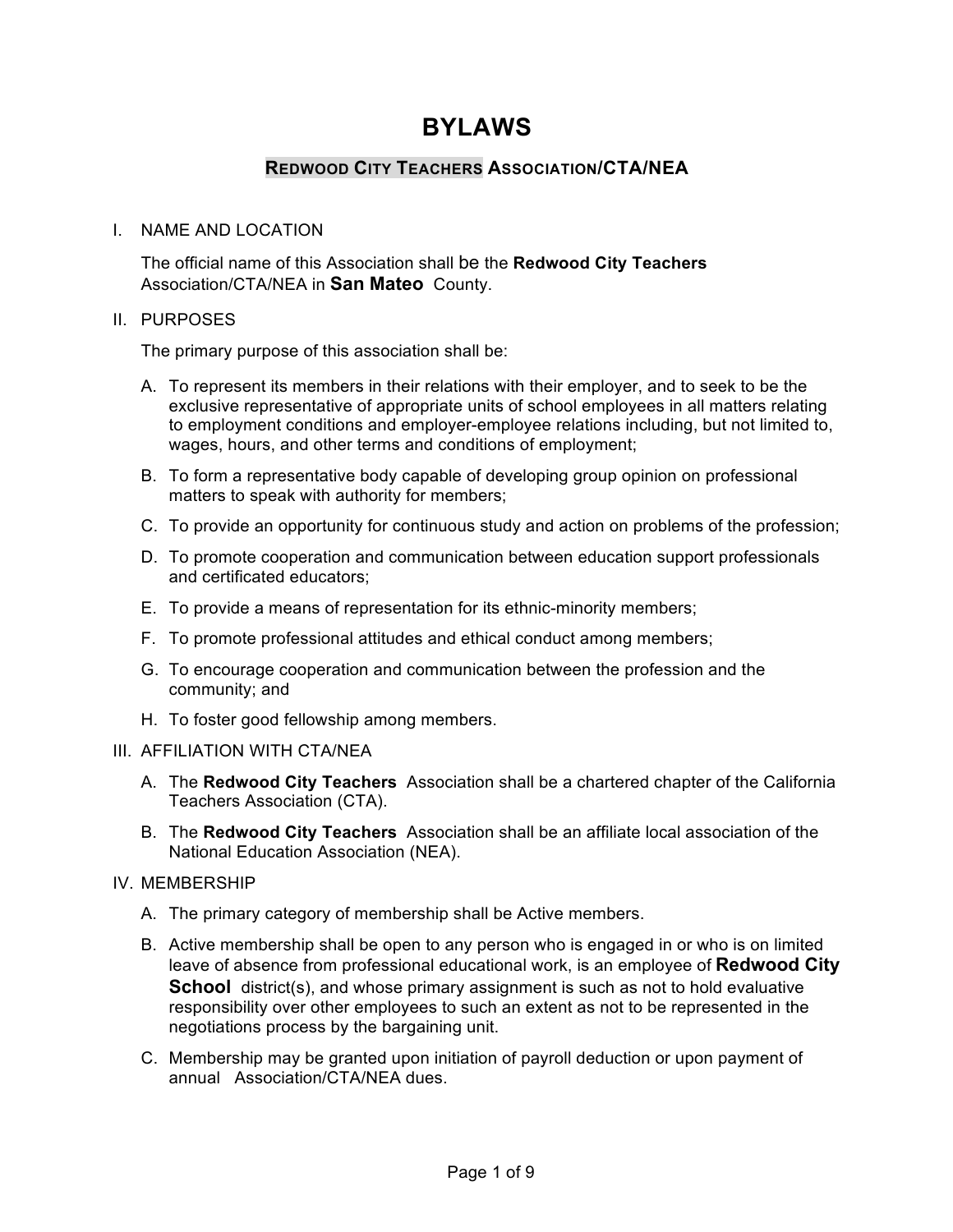- D. The right to vote and to hold elective office or appointive position within the Association shall be limited to Active members.
- E. Members shall receive special services, obtain assistance in the protection of professional and civil rights, and receive reports and publications of the Association.
- F. Active members shall adhere to The Code of Ethics of the Education Profession.
- G. The rights to and privileges of membership shall not be abridged in any way because of age, sex, race, color, ethnic group, marital status, national origin or sexual orientation.
- H. No member of the Association may be disciplined by the chapter without due process. Due process includes the right to select representation, to present evidence on his/her behalf, to confront and cross-examine his/her accuser and any other witnesses against him/her, and to examine and refute all evidence considered by the hearing panel, whether or not such evidence is presented at a hearing. The member has the right to appeal the decision of the hearing panel to the governing body.
- I. The membership year shall be that period of time from August 1 of any given calendar year through July 31 of the following calendar year, inclusive.
- J. Unless otherwise expressly provided by law, persons who tender agency fees shall have no rights or privileges within this Association.
- V. DUES, FEES, AND ASSESSMENTS
	- A. The basic annual dues level for Active members, and representation fee for nonmembers represented in the bargaining unit, shall be sufficient to cover the operation expenses of the Association, the dues of CTA, and the dues of NEA.
	- B. The Association's portion of the basic annual dues, and the representation fee for nonmembers, shall be established by action of the active membership of the Association at the last regular meeting of the school year.
	- C. The Association shall apportion any negotiated representation fee on the same percentage basis as the full Association/CTA/NEA dues.
	- D. Membership shall be continuous after initial enrollment until delinquent or until a change in professional status shall make the member ineligible for membership. If by October 31 of any calendar year a member has neither paid the established annual membership dues f1r the current membership year, nor made satisfactory arrangements for payment, then that person's membership shall be considered delinquent and the name dropped from the rolls.

## VI. POLICY-MAKING BODY

- A. The policy-making body of the Association shall be a Representative Council. The Representative Council, comprised of Active members of the Association, derives its powers from and shall be responsible to the Active membership.
- B. The Representative Council shall be composed of the following Active members:
	- 1. Voting members of the Executive Board;
	- 2. Representatives elected on the basis of one-person one-vote;
- C. The Representative Council shall:
	- 1. Establish Association policies and objectives;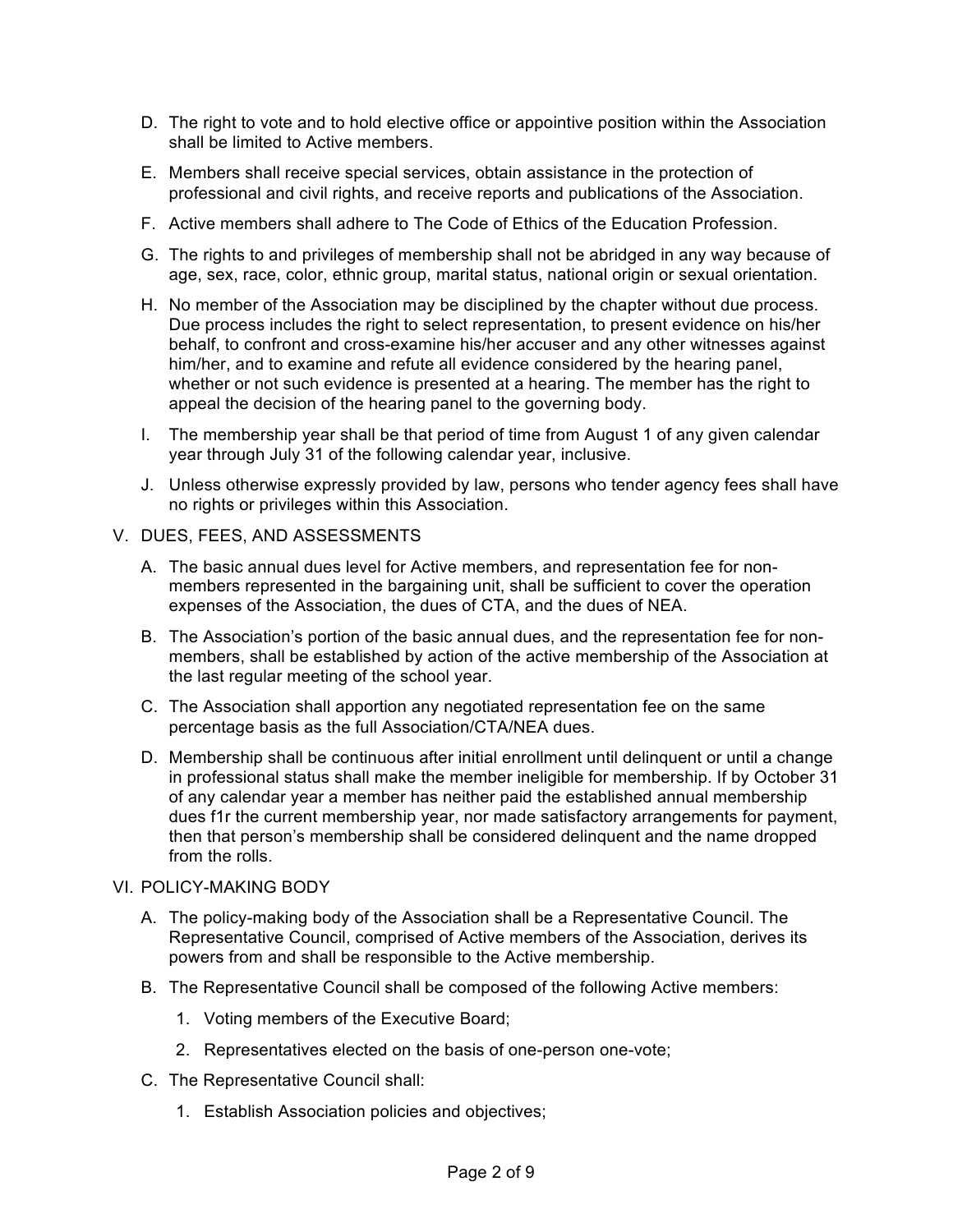- 2. Adopt the annual budget of the Association on or before the first meeting of the school year;
- 3. Approve the establishment or discontinuance of committees recommended by the Executive Board; and
- 4. Establish the dues of the Association.
- D. The Representative Council shall schedule meetings monthly during the school year. The number, place and time of meetings to be decided by the Executive Board.
- E. Special meetings of the Representative Council may be called by the President, the Executive Board, or by the petition of twenty percent (20%) of the Active membership.
- F. Special meetings of the Representative Council shall be called for a specific purpose and no business other than that for which the meeting is called may be transacted.
- G. Notices and agendas for all meetings of the Representative Council shall be sent to all members of the Representative Council at least two (2) days prior to the date of the meeting.
- H. For emergency meetings of the Representative Council during crisis situations, the Executive Board shall adopt procedures to notify representatives of meeting dates, places, and times.
- I. A quorum for all meetings of the Representative Council shall consist of a majority of all voting members of the Representative Council.

## VII.REPRESENTATIVES

- A. Representatives shall be elected by and from the Active membership for each faculty group. Such election shall be by open nominations and by secret ballot.
- B. Representatives shall serve a term of **1** year(s).
- C. Each faculty, site or site unit shall be entitled to at least one representative and shall have one representative for 10 Active members on the staff, or major fraction thereof.
- D. Active members who are not represented through an individual school group shall be counted as a special faculty group entitled to the same representation on the Representative Council as individual school faculty groups.
- E. Vacancies: Vacancies in the office of Representative for whatever cause may be filled by properly elected replacements.
- F. Representatives shall:
	- 1. Conduct constant and ongoing liaison between the Representative Council and the Active members of the faculty/site unit;
	- 2. Serve as the official channel through which written communications and publications can be easily and quickly transmitted between the Association and the members;
	- 3. Represent the views and input of the Active membership in votes taken in the Representative Council, conducting frequent and regular polls of such membership for this purpose; and
	- 4. Perform such additional duties as prescribed by the Executive Board.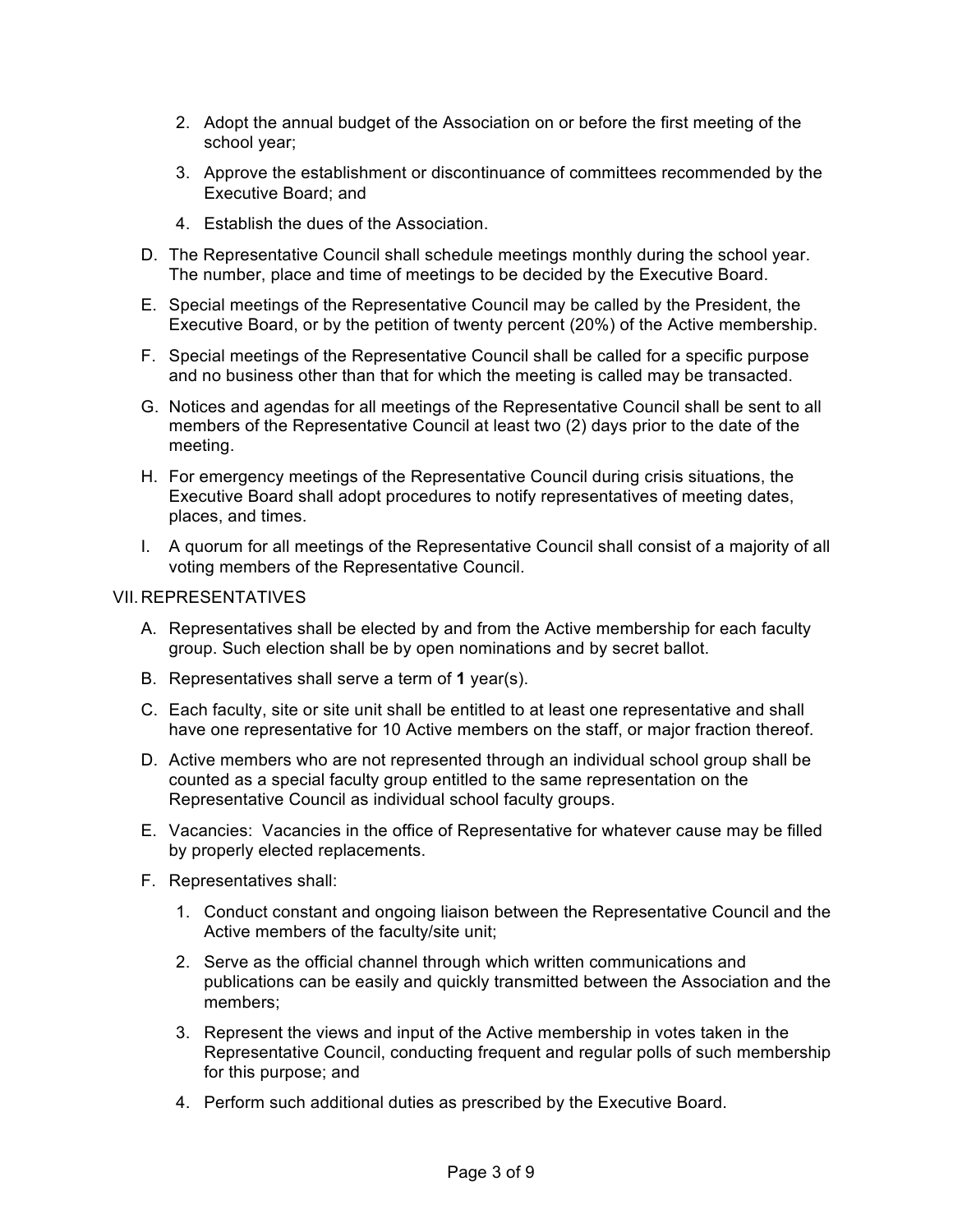G. A Representative shall not conduct an election in which he/she is a candidate.

## VIII. OFFICERS

- A. The officers of the Association shall be a President, a Vice- President, a Recording Secretary, Corresponding Secretary and a Treasurer.
- B. These officers shall be and remain currently paid-up local, state, and national (Active) members as a condition for nomination to and service in their respective positions during their terms of office.
- C. These officers shall be elected by and from the Active membership of the Association. Such election shall be by open nominations and secret ballot.
- D. Officers shall be elected for a term of 2 year(s), commencing on July 1 of any calendar year.
- E. A vacancy shall be deemed to exist in the case of death, resignation, or inability to serve in any of the offices of the Association. If there is a vacancy occurring in the office of the President, the Vice-President shall assume the office. In the event a vacancy occurs in the other offices, a special election shall be held to elect successors to fill the unexpired term.
- F. The President shall be the chief executive officer of the Association and its policy leader.

The President shall: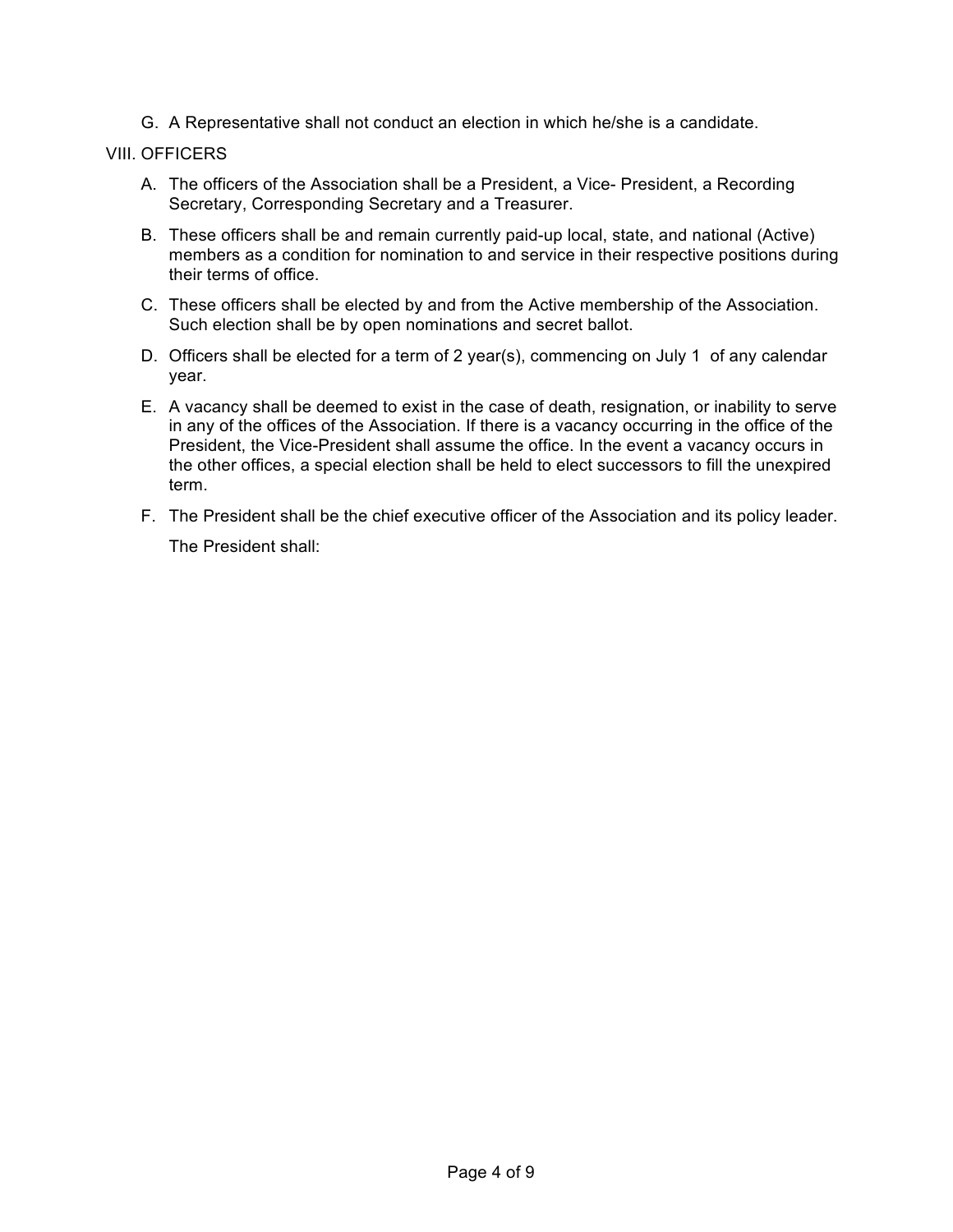- 1. Preside at all meetings of the Association, the Representative Council and Executive Board;
- 2. Prepare the agenda for the meetings of the Association, the Representative Council and the Executive Board;
- 3. Be the official spokesperson for the Association;
- 4. Be familiar with the governance documents of the Association, CTA, and NEA;
- 5. Appoint all chairpersons and members of committees with the approval of the Executive Board by the beginning of each school year;
- 6. Appoint the chairperson and members of the Bargaining Team with the approval of the Executive Board by the beginning of each school year;
- 7. Call meetings of the Association, Representative Council and the Executive Board;
- 8. Propose the procedures for grievance processing for ratification by the Executive Board and the Representative Council;
- 9. Suggest policies, plans and activities for the Association and be held responsible for the progress and work of the Association;
- 10. Attend meetings of the Service Center Council of which the Association is a part; and
- 11. Attend other CTA/NEA meetings as directed by the Representative Council.
- G. The Vice-President shall:
	- 1. Serve as assistant to the President in all duties of the President;
	- 2. Assume the duties of the President in the absence of the President;
	- 3. Be responsible for the formation and distribution of the Association's calendar of activities; and
	- 4. Serve as coordinator of committee activities at the direction of the President.
- H. The Secretary shall:
	- 1. Keep a careful and accurate record of the proceedings of each meeting, regular or special, of the Association, Representative Council, and the Executive Board;
	- 2. Keep an accurate roster of the membership of the Association and of all committees; and
- I. The Corresponding Secretary shall:
	- 1. Be responsible for the distribution of minutes, notice of meetings, and agendas for all meetings to members of the Representative Council and Executive Board; and to the membership when appropriate;
	- 2. Carry on the correspondence pertaining to the affairs of the Association as directed by the President.
- J. The Treasurer shall:
	- 1. Receive all funds belonging to the Association and be responsible for their safekeeping and accounting;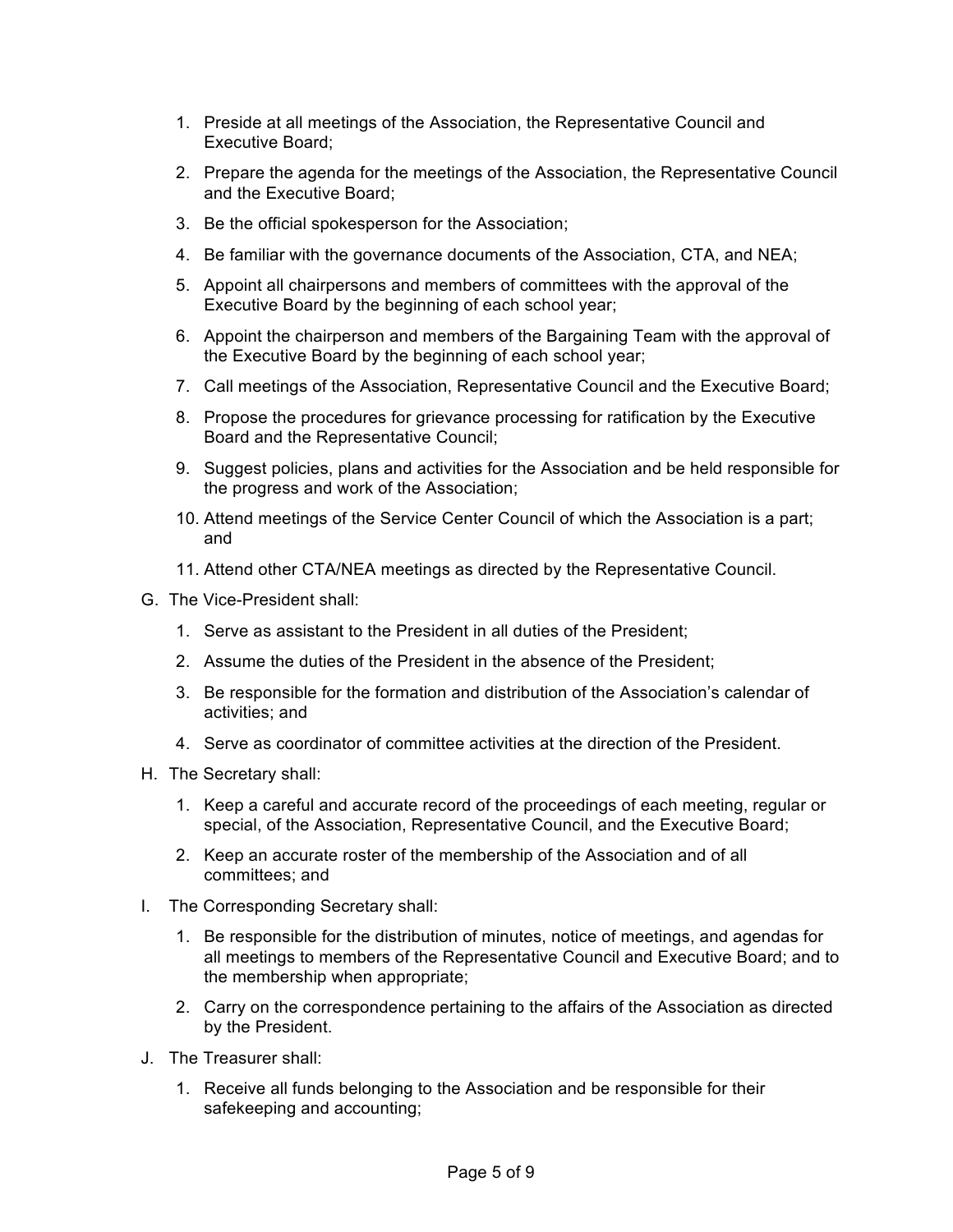- 2. Pay out such funds upon orders of the President;
- 3. Provide a written financial report for each regular meeting of the Representative Council and Executive Board;
- 4. Be responsible for an annual audit of the books of the Association and distributing a summary of this audit to the membership; and
- 5. Be responsible for submitting membership and financial reports to CTA, NEA, and other agencies as required by law.

## IX. EXECUTIVE BOARD

- A. The Executive Board shall be composed of the elected officers. Committee Chairs and School Board Liaison attend as non-voting members as requested.
- B. All members of the Executive Board shall be and remain currently paid-up local, state, and national (Active) members as a condition for nomination to and service in this position.
- C. The Executive Board shall meet prior to each regular meeting of the Representative Council and at such other times as the President may deem necessary, or upon written petition of a majority of the members of the Executive Board.
- D. The duties and the responsibilities of the Executive Board are:
	- 1. Coordinate the activities of the Association;
	- 2. Act for the Representative Council when school is not in session;
	- 3. Direct the bargaining activities of the Association, subject to policies established by the Representative Council;
	- 4. Approve by majority vote appointment and by two-thirds (2/3) vote removal of bargaining team members;
	- 5. Recommend a budget for the Association to the Representative Council;
	- 6. Approve by majority vote all appointment and removal of committee members, including chairpersons;
	- 7. Adopt the local Standing Rules for the Association;
	- 8. Adopt grievance procedure;
	- 9. Direct the grievance activities of the Association; and
	- 10. Exercise all the business and organizational powers and duties for the Association as prescribed by law and these bylaws, subject to any restrictions that may be imposed by the Representative Council.
- E. A quorum for all meetings of the Executive Board shall consist of a majority of the elected members of that body.
- X. MEETINGS OF THE GENERAL MEMBERSHIP:
	- A. Meetings of the Association may be called by the President, the Executive Board, or by written petition of twenty percent (20%) of the Active membership.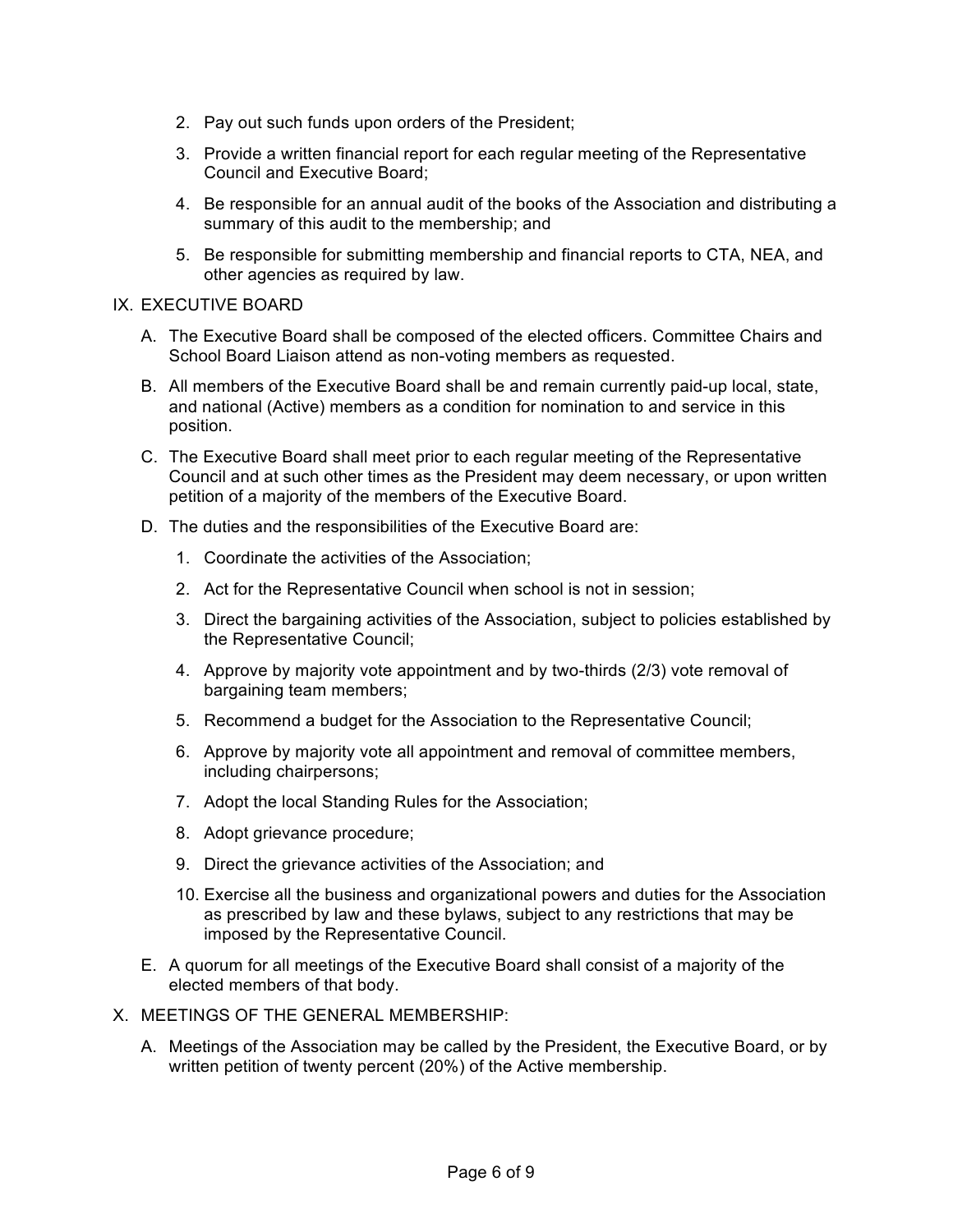- B. Notices of the Association meetings including date, place, time, and purpose of the meeting shall be made available to all members of the Association at least two days before the meeting except during crisis situations.
- C. For emergency meetings during crisis situations, the Executive Board shall adopt procedures to notify the Association membership of meeting dates, places and times.
- D. A quorum for meetings of the Association shall be 20 percent of the Active membership.
- XI. BARGAINING TEAM
	- A. The duties of the Bargaining Team are to represent and to bargain for all bargaining unit members.
	- B. The President shall appoint all members, alternates, and the chairperson of the Bargaining Team with the concurrence of the Executive Board.
	- C. Vacancies created by resignation or inability to serve shall be filled by the Executive Board from the list of alternates.
	- D. The Executive Board, by two-thirds (2/3) vote, may remove a member of the Bargaining Team.
	- E. Responsibility and authority for directing the bargaining process on behalf of the Association are vested in the Executive Board subject to policies established by the Representative Council.
	- F. Employees in each appropriate bargaining unit shall be surveyed to determine contents of the proposed contract demands, and the contract proposal for each appropriate unit shall be approved by the Representative Council in that unit.
	- G. The Bargaining Team shall report its activities to the Executive Board as the Board requires.
	- H. The Executive Board shall provide for the dissemination of information regarding bargaining and the activities of the Bargaining Team to the general membership.
	- I. The Bargaining Team is empowered to reach tentative agreements with the district. Such agreements shall be considered tentative and not binding upon the Association until such agreements have been ratified by the membership in the appropriate unit(s) unless such ratification shall have been specifically waived or otherwise delegated by that active membership.

## XII.GRIEVANCE PROCESSING

- A. The Executive Board shall adopt, with the approval of the Representative Council, the procedures for grievance processing.
- B. These procedures shall include, but not be limited to, the following:
	- 1. Provide for representation to assist all members of the bargaining unit(s) in processing grievances;
	- 2. Training for handling grievances; and
	- 3. Evaluation of the Association's grievance policies and procedures.

## XIII. NOMINATIONS AND ELECTIONS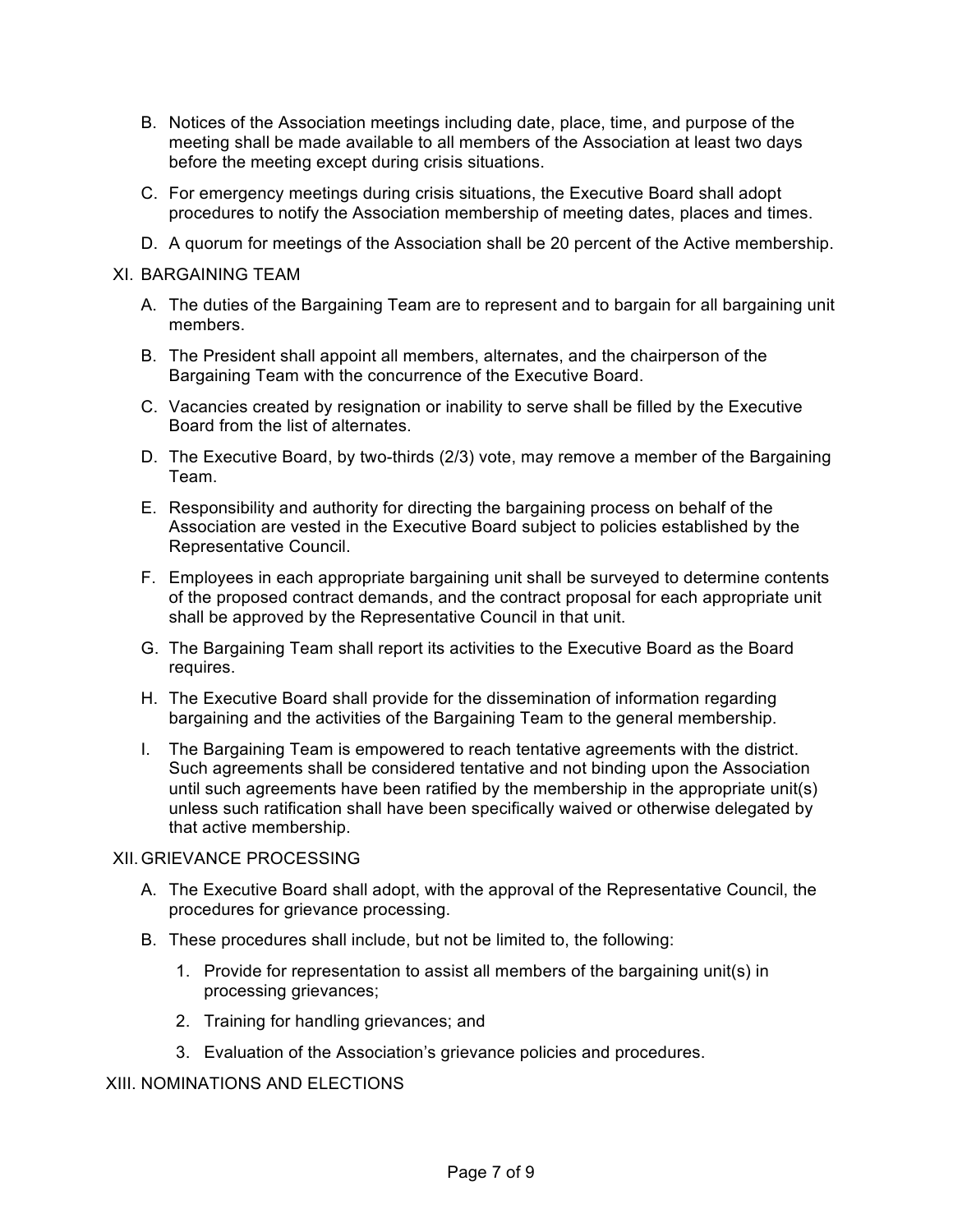The Chapter shall follow and members are entitled to the rights contained in the *CTA Requirements for Chapter Election Procedures* published annually with the *CTA Elections Manual*.

The chapter president must provide all Active members an opportunity to vote. Chapter presidents do not have the option of deciding that such elections shall not be held.

- A. The Elections Committee and Chairperson shall be appointed by the president and approved by the Executive Board to which it is responsible at the beginning of each school year. The duties of the Elections Committee shall be to:
	- 1. Ensure that all Association/CTA/NEA election codes and timelines are followed;
	- 2. Establish election timelines;
	- 3. Develop and carry out timelines and procedures;
	- 4. Prepare ballots for election of officers and such other elections as may be necessary;
	- 5. Count the ballots and certify the results; and
	- 6. Handle initial challenges.
- B. Elections shall be conducted with:
	- 1. Open nomination procedure;
	- 2. Secret ballot;
	- 3. All Active member vote;
	- 4. Record of voters receiving or casting ballots; and
	- 5. Majority vote, unless otherwise specified.
- C. State Council Representative elections shall be conducted in accordance with CTA rules after the chapter or Service Center Council has been notified to do so by the CTA Elections and Credentials Committee.
- D. NEA State Delegate elections shall be conducted in accordance with CTA/NEA rules.
- E. NEA Local Delegate elections shall be conducted in accordance with CTA/NEA rules.

## XIV. COMMITTEES

- A. Committees, except as otherwise provided in these bylaws, may be established and discontinued by the Executive Board, subject to approval by the Representative Council.
- B. Each committee shall submit periodic reports to the Executive Board and Representative Council.

## XV.PARLIAMENTARY AUTHORITY

*Robert's Rules of Order, Newly Revised,* latest edition, shall be followed at all meetings of the Association, the Representative Council, and the Executive Board.